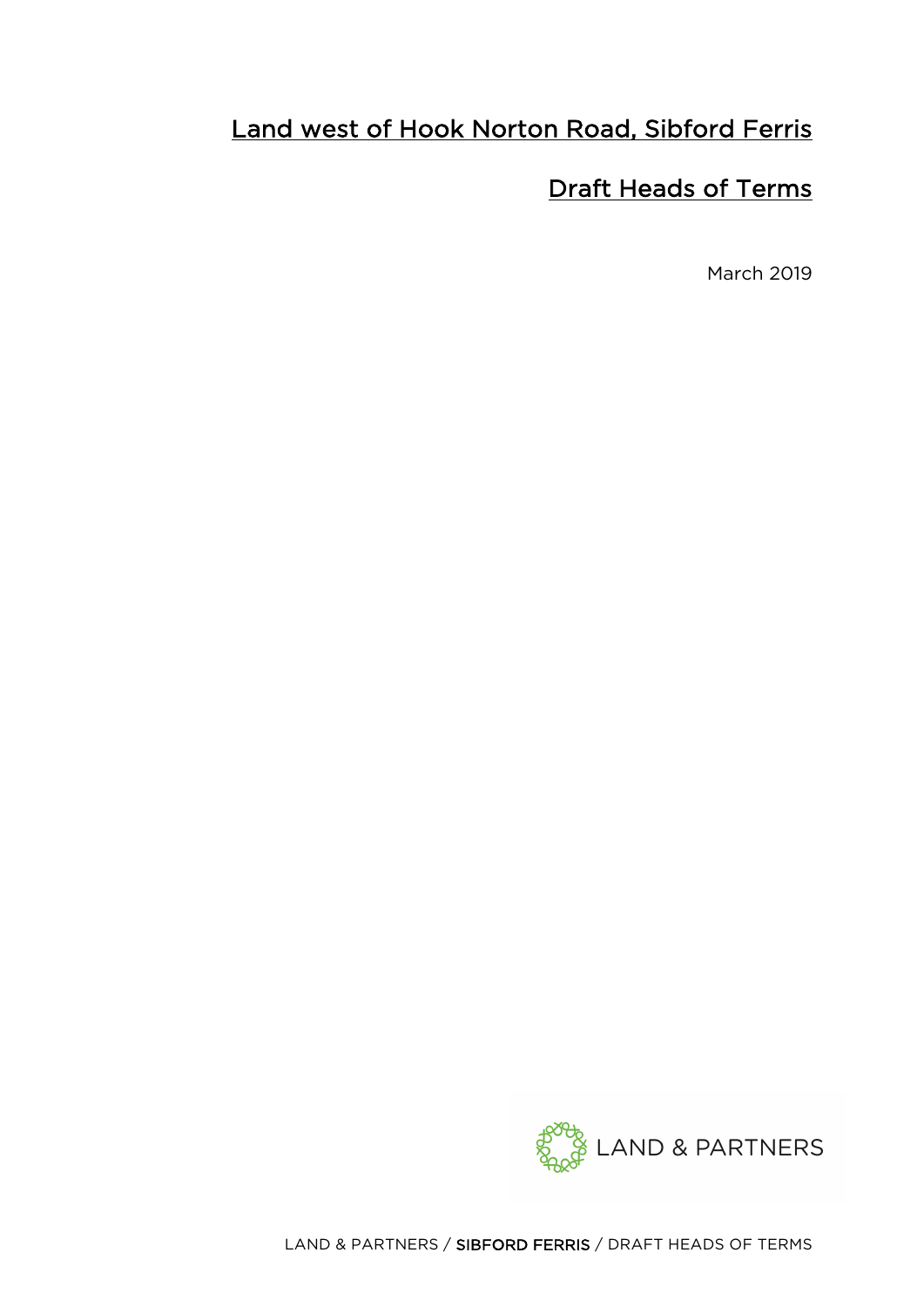# 1. Affordable Housing

At least 35% of the proposed dwellings to be provided as affordable homes on the site.

Based on a total of 25 homes on the site, 9 of these are to be are to be provided as affordable homes to the following tenure/type mix:

Affordable Rent 2 x 1b2pM - Affordable Rented 3 x 2b4pH - Affordable Rented 1 x 3b5pH - Affordable Rented

Shared Ownership 2 x 2b4pH - Shared Ownership 1 x 3b5pH – Shared Ownership

50% of the affordable rented units will meet the Building Regulations Requirement M4(2) Category 2: Accessible and Adaptable Dwellings requirement.

Additionally, 100% of the affordable housing units are to be built to the government's Nationally Described Space Standard (Technical Housing Standards).

Registered Provider to be agreed with the Council.

## 2. Recreation and Leisure

#### Off-site outdoor sports facilities

Subject to more specific information to be provided from the emerging district sports studies, a contribution of £2017.03 per dwelling, totalling £50,425.75 for 25 dwellings

#### Off-site indoor sports facilities

Subject to more specific information to be provided from the emerging district sports studies, a contribution of £335.32 per person based on the 2018 SPD, totalling £20,873.67 for 25 dwellings.

#### Community Hall Facilities

Based on the 2018 SPD, a contribution of £428.00 per dwelling, totalling £26,643.00 per dwelling.